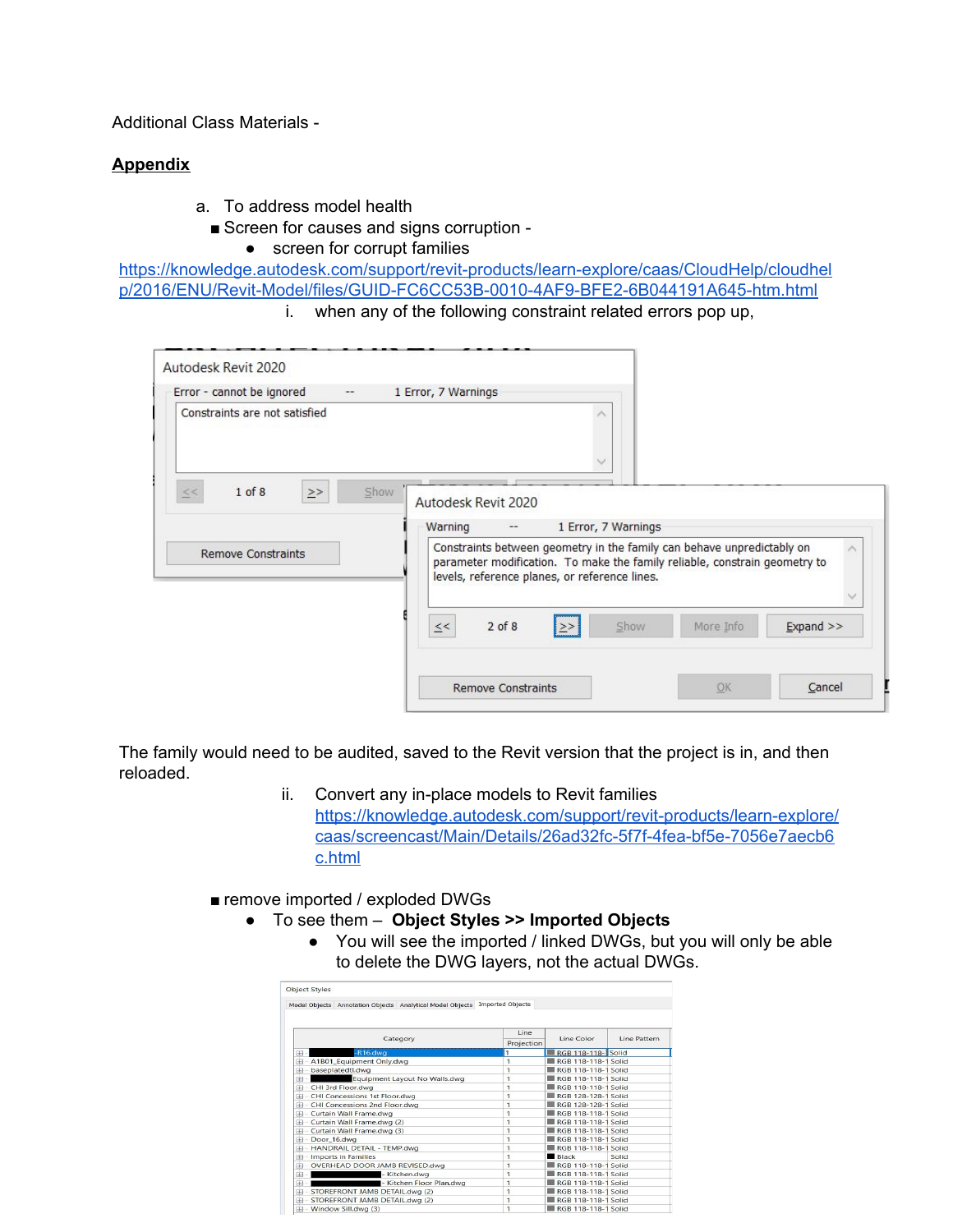## ● To get rid of them – **Manage >> Purge Unused**

| <b>Purge Unused</b>                                                                                                                                                                                                  |   |                                |  |
|----------------------------------------------------------------------------------------------------------------------------------------------------------------------------------------------------------------------|---|--------------------------------|--|
| - Kitchen.dwg<br>Import Symbol<br>$ -$<br>baseplatedtl.dwg<br>$\Box$ Door 16.dwg<br>7 HANDRAIL DETAIL - TEMP.d<br>V OVERHEAD DOOR JAMB REVI<br>- Kitchen.d.<br>M<br><b><i><u><u><del>1.1.1.1.1</del></u></u></i></b> | ۸ | Check All<br><b>Check None</b> |  |

This will allow you to remove the errant DWGs in their entirety. But sometimes, you may not be able to catch imports – in which case, you would need to try the next step.

- Address Symptoms of corruption -
	- **● IMPORT line patterns** are a symptom of imported DWG files. Sometimes even a directly linked DWG will bring them in.
	- How do I find them? **Manage>>Additional Settings>>Line Patterns**
	- **● Solution –** a Dynamo script will clean them out.



- **● SecretInternal Arrowheads and Dimensions** are also a symptom of imported DWG files. Sometimes even a directly linked DWG will bring them in.
- How do I find them? **Manage>>Additional Settings>>Arrowheads**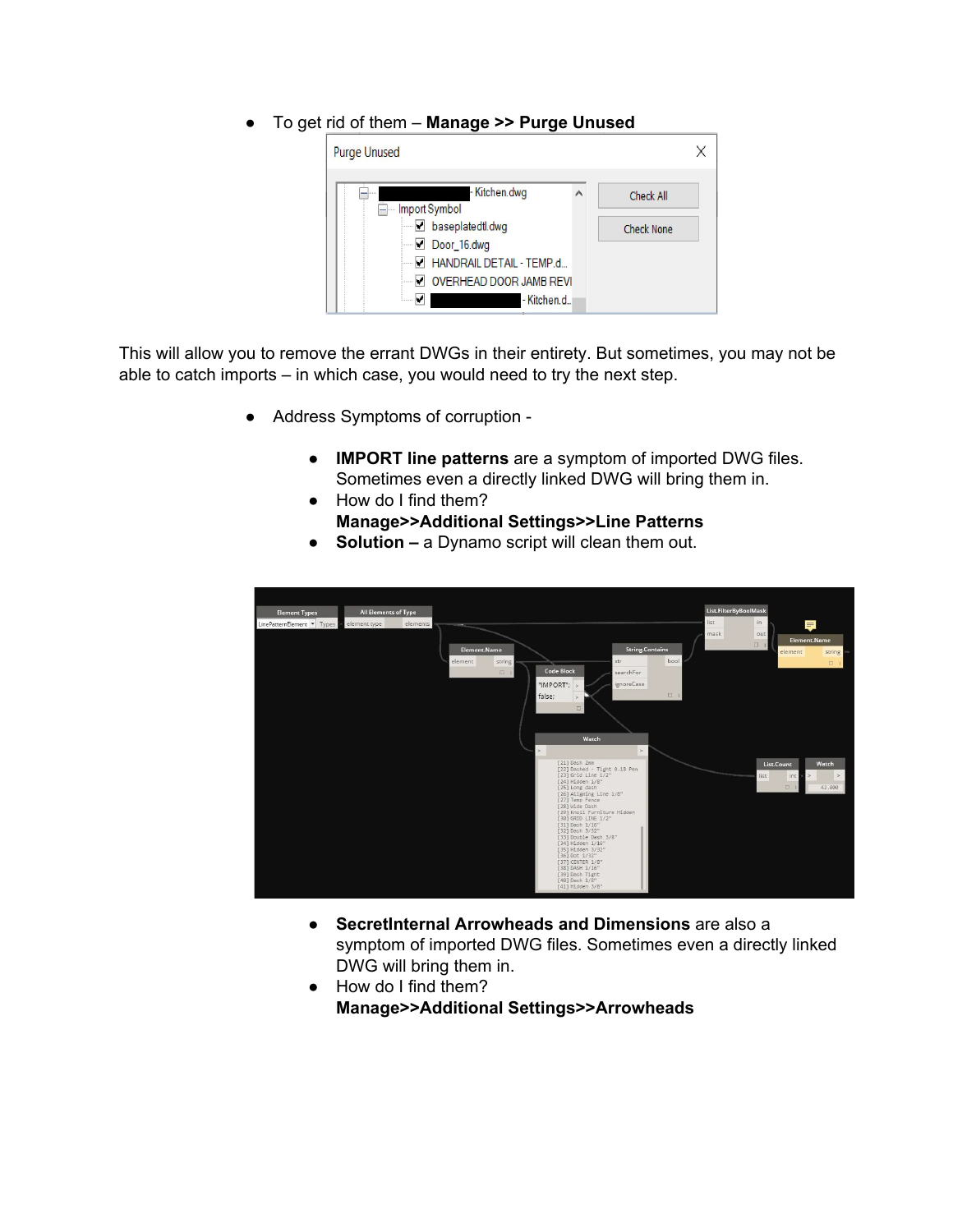● **Solution –** a Dynamo script will clean them out.



- a. Some helpful tools that we considered and used during our process
	- i. PyRevit Family Quick Check tool

## <https://ein.sh/pyRevit/>

Family Quick Check screens all families and stops when a corrupt family is encountered - when this error is seen, you will need to reload a clean version of the family from a library



ii. Family Size Reporter

[https://apps.autodesk.com/RVT/en/Detail/Index?id=3536917954730046399&appLang=en&os=](https://apps.autodesk.com/RVT/en/Detail/Index?id=3536917954730046399&appLang=en&os=Win64&autostart=true) [Win64&autostart=true](https://apps.autodesk.com/RVT/en/Detail/Index?id=3536917954730046399&appLang=en&os=Win64&autostart=true)

This handy app will produce a report of the number of families, their sizes, any nested families AND any nested DWGs. You will then be able to delete them as needed.

iii. Imaginit Utilities DWG Check tool

<https://www.imaginit.com/software/imaginit-utilities-other-products/utilities-for-revit>